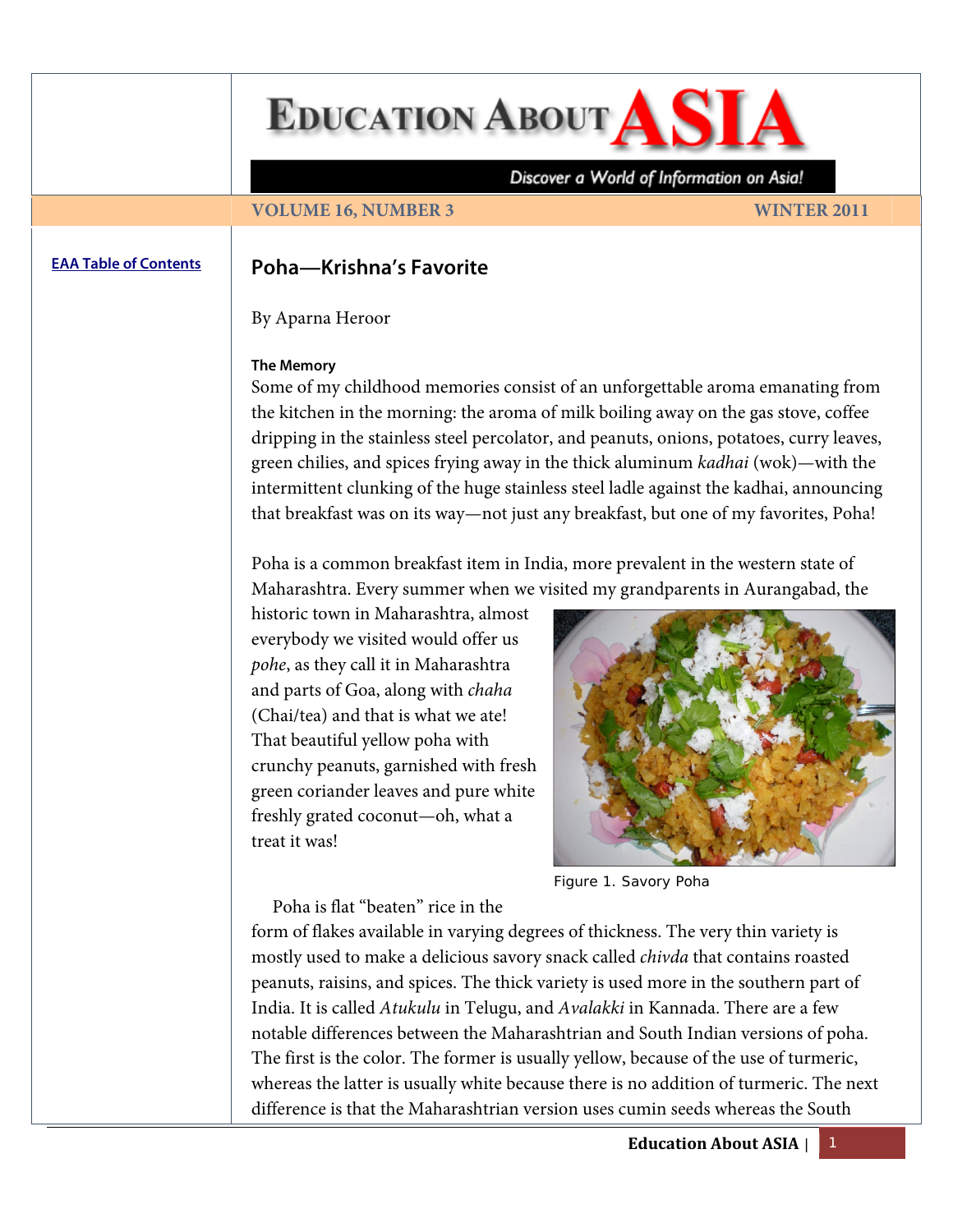Indian version uses mustard seeds. Maharashtrians also tend to add extra amounts of sugar to their food. That is quite evident in their poha when compared to the South Indian version. South Indians tend to use a lot of curry leaves and freshly grated coconut in their preparations compared to Maharashtrians. Poha can also be used to make a very humble, yet significant, dessert preparation.

 I had an arranged marriage right after college, like most Indian daughters, and I moved to America thirteen years ago. I sure was a happy bride, but I missed home, especially once I became an expectant mother and started getting those pregnancy pangs. One such morning I yearned for some sweet poha. At that time, I was still a novice in culinary matters, so my approach to satisfying my craving for sweet poha involved mixing up uncooked poha flakes with milk and *jaggery* (whole cane sugar), and then warming it up in the microwave until the poha flakes were soft enough to be consumed. It was simple and tasty and above all, satisfied that craving, although I must admit that my shortcut microwave method would not have impressed culinary purists! It was later, when I called my mom and told her about my solution to my cravings, that I found out that sweet poha was in fact Krishna's favorite food!

# **Krishna: The Legend**

The literal meaning of the word *Krishna* is dark. According to Indian mythology, Krishna is considered to be the eighth avatar or reincarnation of Vishnu, the God of Protection. Apparently, Vishnu plucked a white and black hair from His head. The white hair went into Rohini's womb and that is how Balarama, Krishna's elder brother, was born. The black hair entered Devaki's womb and that is how Krishna, the dark-haired one, was born.

I would be surprised if a child in India didn't know the story of Krishna. Every child



born to Indian parents has either heard the story from elders or read books on Krishna. The story goes that Krishna was born to Devaki and Vasudeva. Devaki was the sister of Kamsa, the ruler of Mathura, who was married off to Vasudeva, son of Shoorsen, another ruler of Mathura (Mathura is

Figure 2. Krishna

now a city in the Northern state of Uttar Pradesh in India). However, Krishna was raised by Yashoda in Gokula. Yashoda was Nanda's wife. Nanda was the chief of the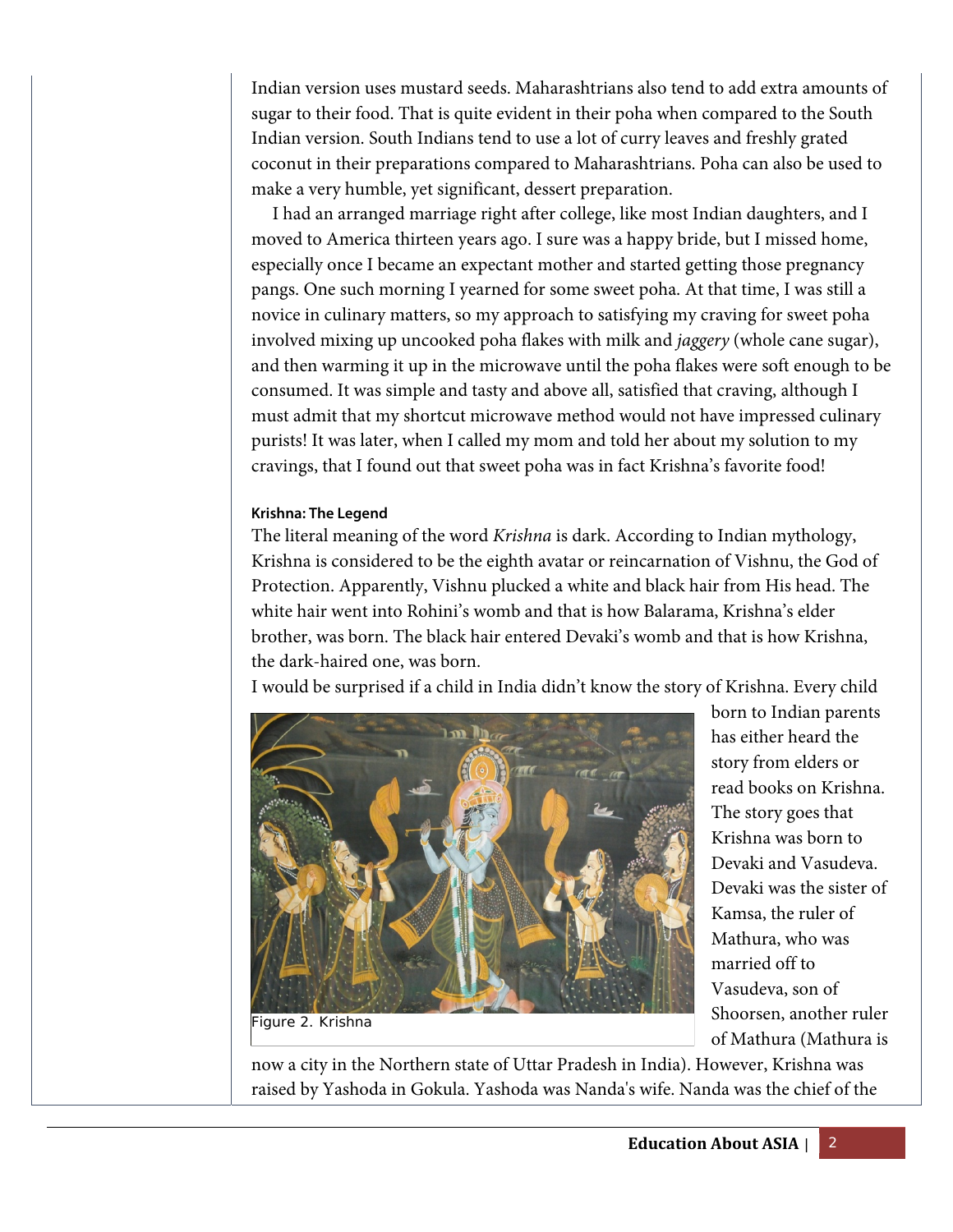*Gopas*, a tribe of cowherds, in the small village of Gokula. There are many beautiful stories and songs depicting the mother-son bond between Mother Yashoda and Baby Krishna. He later became the King of Dwaraka and played a major role in the epic tale of Mahabharata

## **The Story of Krishna and Sudama**

Krishna's childhood friend was a Brahmin named Sudama. Krishna grew up to become the King of Dwaraka, whereas Sudama and his family were living a life of dire poverty. The story goes that one day Sudama's wife, fed up with their life of poverty and misery, reminded Sudama that Krishna, the Lord of Dwaraka, was his childhood friend and that he should go meet Krishna. She thought that Krishna, being the King, might be able to help them. She kept requesting Sudama to go meet Krishna, until finally Sudama agreed. Since he was going to meet Krishna after so many years, he wanted to give him a gift. However, Sudama was so poor that he could not afford any extravagant gifts. He asked his wife if there was anything in the house that he could take for his friend. His wife thought for a moment and immediately came up with an idea. She took a handful of poha, mixed it with jaggery, tied it up in a cloth, and handed the little bundle to Sudama to take to his friend, Krishna. With the bundle of poha in his hand, Sudama set off on foot towards Dwaraka to meet Krishna.

 After several days of walking through deep jungles, he finally reached Krishna's palace in Dwaraka. He was stopped at the gate by the palace guards. He told them that he was Sudama, Lord Krishna's childhood friend. Soon Krishna came running out with open arms to greet his dear friend. He took him inside the palace. They talked for hours together recollecting their childhood memories. Suddenly, with a twinkle in his eye, Krishna asked Sudama for his gift. Sudama, though hesitant, extended the bundle of poha that his wife had sent for Krishna. He was a bit embarrassed and told Krishna that was all he could afford. Krishna was thrilled. He exclaimed, "Poha! This is my favorite food!" and he immediately ate a handful, followed by yet another handful, which left only one handful in the bundle. At that moment, Krishna's wife, Rukmini, the reincarnation of Lakshmi, the Goddess of wealth and prosperity, asked Krishna not to finish the remaining handful of poha as she wanted to taste it herself!

 Sudama spent that night in Krishna's palace. He left the next morning to go back to his family. He was overjoyed that Krishna had remembered him and had treated him like his own brother. That in itself was a great gift to him. When he finally reached his village, the huge magnificent palace that stood in place of his old hut took him aback. For a moment, he thought that perhaps he had lost his way. But to his surprise, his wife and children, garbed in fine silk and jewelry, came running toward him. They looked happy. He realized that it was all through Krishna's benevolence. Even though he had not asked for anything, the Lord already knew everything about